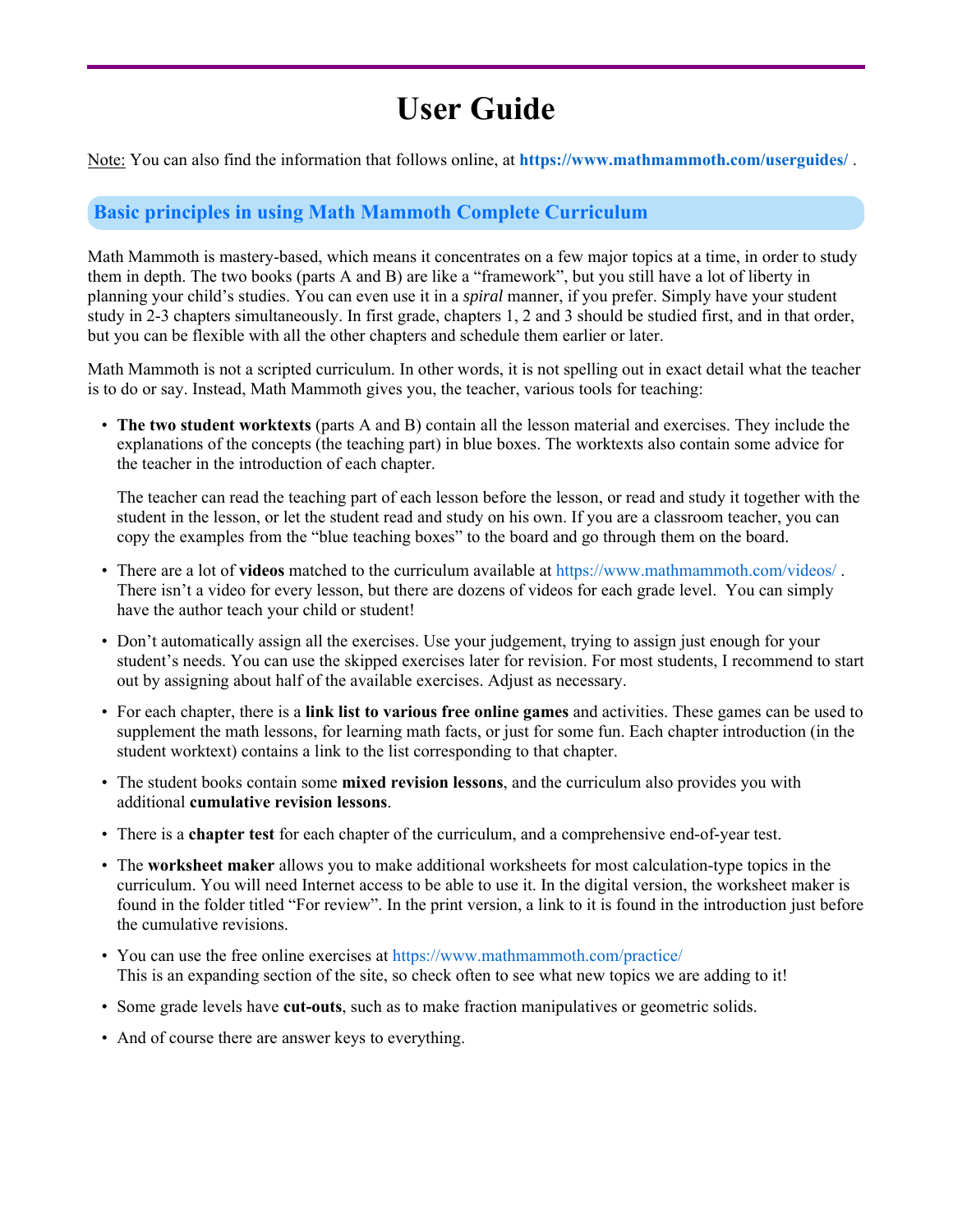# **How to get started**

Have ready the first lesson from the student worktext. Go over the first teaching part (within the blue boxes) together with your child. Go through a few of the first exercises together, and then assign some problems for your child to do on their own.

Repeat this if the lesson has other blue teaching boxes. Naturally, you can also use the videos at https://www.mathmammoth.com/videos/

Many children can eventually study the lessons completely on their own — the curriculum becomes selfteaching. However, children definitely vary in how much they need someone to be there to actually teach them.

# **Pacing the curriculum**

The lessons in Math Mammoth complete curriculum are NOT intended to be done in a single teaching session or class. Sometimes you might be able to go through a whole lesson in one day, but more often, the lesson itself might span 3-5 pages and take 2-3 days or classes to complete.

Therefore, it is not possible to say exactly how many pages a student needs to do in one day. This will vary. However, it is helpful to calculate a general guideline as to how many pages per week you should cover in the student worktext in order to go through the curriculum in one school year (or whatever span of time you want to allot to it).

The table below lists how many pages there are for the student to finish in this particular grade level, and gives you a guideline for how many pages per day to finish, assuming a 180-day school year.

Example:

| <b>Grade level</b> | <b>Lesson</b><br>pages | <b>Number of</b><br>school days | <b>Number of days</b><br>for tests<br>and reviews | <b>Number of days</b><br>for studying<br>the student book | Pages to study<br>per day | Pages to study<br>per week |
|--------------------|------------------------|---------------------------------|---------------------------------------------------|-----------------------------------------------------------|---------------------------|----------------------------|
| $1-A^*$            | 123                    | 89                              | 8                                                 | 81                                                        | 1.52                      | 7.6                        |
| $1 - B$            | 127                    | 91                              |                                                   | 83                                                        | 1.53                      | 7.7                        |
| Grade 1 total*     | 250                    | 180                             | 16                                                | 164                                                       | 1.52                      | 7.6                        |

\*This count excludes the 8 pages of Kindergarten review.

The table below is for you to fill in. First fill in how many days of school you intend to have. Also allow several days for tests and additional revision before the test — at least twice the number of chapters in the curriculum. For example, if the particular grade has 8 chapters, allow at least 16 days for tests & additional revision. Then, to get a count of "pages/day", divide the number of pages by the number of available days. Then, multiply this number by 5 to get the approximate page count to cover in a week.

| <b>Grade level</b> | <b>Lesson</b><br>pages | Number of<br>school days | for tests<br>and reviews | Number of days   Number of days<br>for studying<br>the student book | Pages to study $\ $<br>per day | Pages to study<br>per week |
|--------------------|------------------------|--------------------------|--------------------------|---------------------------------------------------------------------|--------------------------------|----------------------------|
| $1-A^*$            | 123                    |                          |                          |                                                                     |                                |                            |
| $1 - B$            | 127                    |                          |                          |                                                                     |                                |                            |
| Grade 1 total*     | 250                    |                          |                          |                                                                     |                                |                            |

\*This count excludes the 8 pages of Kindergarten review.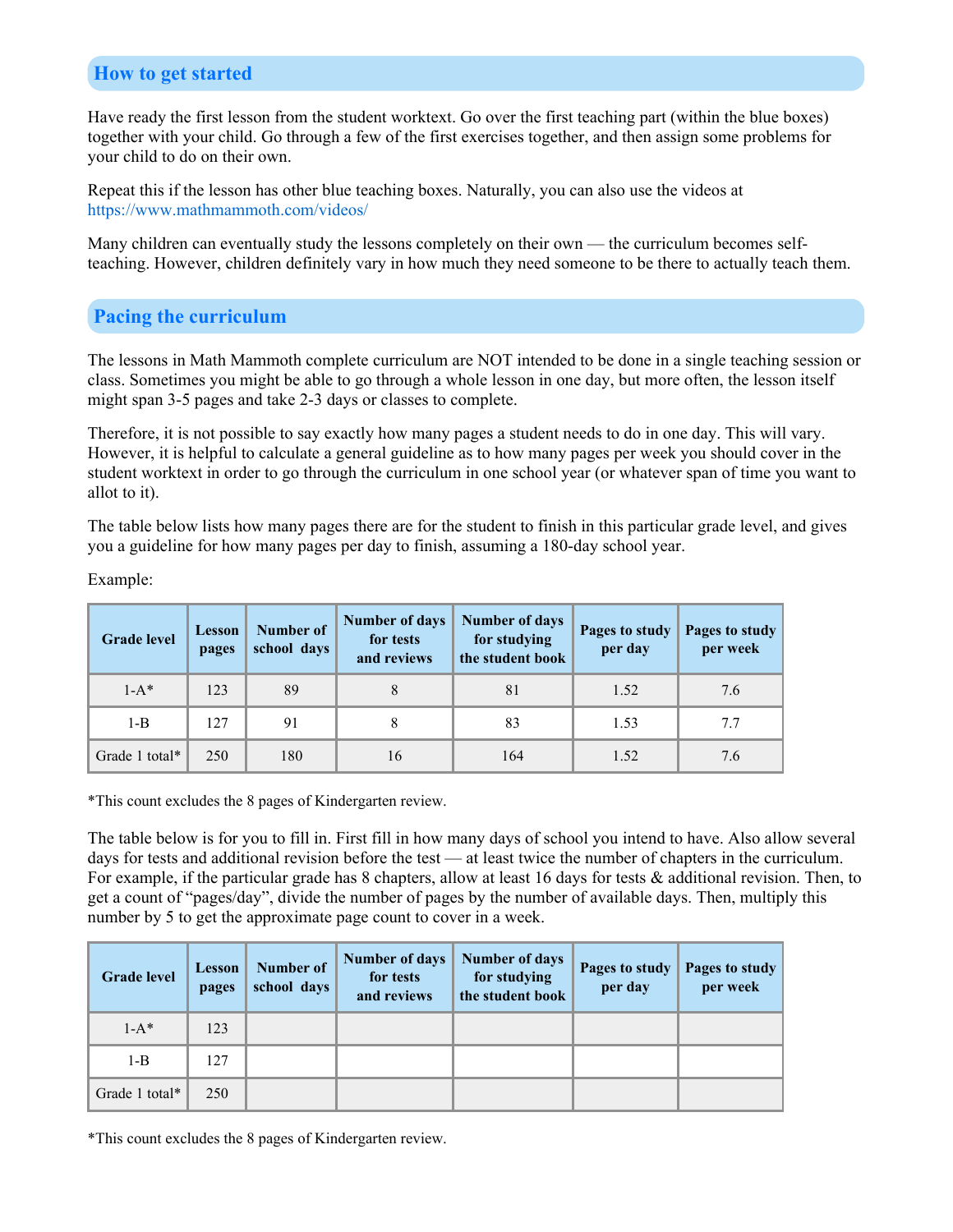Now, let's assume you determine that you need to study about 1.5 pages a day, 7-8 pages a week in order to get through the curriculum. As you study each lesson, keep in mind that sometimes most of the page might be filled with blue teaching boxes and very few exercises. You might be able to cover two pages on such a day. Then some other day you might only assign one page of word problems. Also, you might be able to go through the pages quicker in some chapters, for example when studying graphs or telling time, because the large pictures fill the page so that one page does not have many problems.

When you have a page or two filled with lots of similar practice problems ("drill") or large sets of problems, feel free to **only assign 1/2 or 2/3 of those problems**. If your child gets it with less amount of exercises, then that is perfect! If not, you can always assign him/her the rest of the problems some other day. In fact, you could even use these unassigned problems the next week or next month for some additional revision.

In general, 1st-2nd graders might spend 20-40 minutes a day on math. Third-fourth graders might spend 30-60 minutes a day. Fifth-sixth graders might spend 45-75 minutes a day. If your child finds math enjoyable, he/she can of course spend more time with it! However, it is not good to drag out the lessons on a regular basis, because that can then affect the child's attitude towards math.

# **Working space, the usage of additional paper and mental math**

The curriculum generally includes working space directly on the page for students to work out the problems. However, feel free to let your students to use extra paper when necessary. They can use it, not only for the "long" algorithms (where you line up numbers to add, subtract, multiply, and divide), but also to draw diagrams and pictures to help organize their thoughts. Some students won't need the additional space (and may resist the thought of extra paper), while some will benefit from it. Use your discretion.

Some exercises don't have any working space, but just an empty line for the answer (e.g.  $200 + 1000$ ). Typically, I have intended that such exercises to be done using MENTAL MATH.

However, there are some students who struggle with mental math (often this is because of not having studied and used it in the past). As always, the teacher has the final say (not me!) as to how to approach the exercises and how to use the curriculum. We do want to prevent extreme frustration (to the point of tears). The goal is always to provide SOME challenge, but not too much, and to let students experience success enough so that they can continue enjoying learning math.

Students struggling with mental math will probably benefit from studying the basic principles of mental calculations from the earlier levels of Math Mammoth curriculum. To do so, look for lessons that list mental math strategies. They are taught in the chapters about addition, subtraction, place value, multiplication, and division. My article at https://www.mathmammoth.com/lessons/practical\_tips\_mental\_math also gives you a summary of some of those principles.

# **Using tests**

For each chapter, there is a **chapter test**, which can be administered right after studying the chapter. **The tests are optional.** Some families might prefer not to give tests at all. The main reason for the tests is for diagnostic purposes, and for record keeping. These tests are not aligned or matched to any standards.

In the digital version of the curriculum, the tests are provided both as PDF files and as html files. Normally, you would use the PDF files. The html files are included so you can edit them (in a word processor such as Word or LibreOffice), in case you want your student to take the test a second time. Remember to save the edited file under a different file name, or you will lose the original.

The end-of-year test is best administered as a diagnostic or assessment test, which will tell you how well the student remembers and has mastered the mathematics content of the entire grade level.